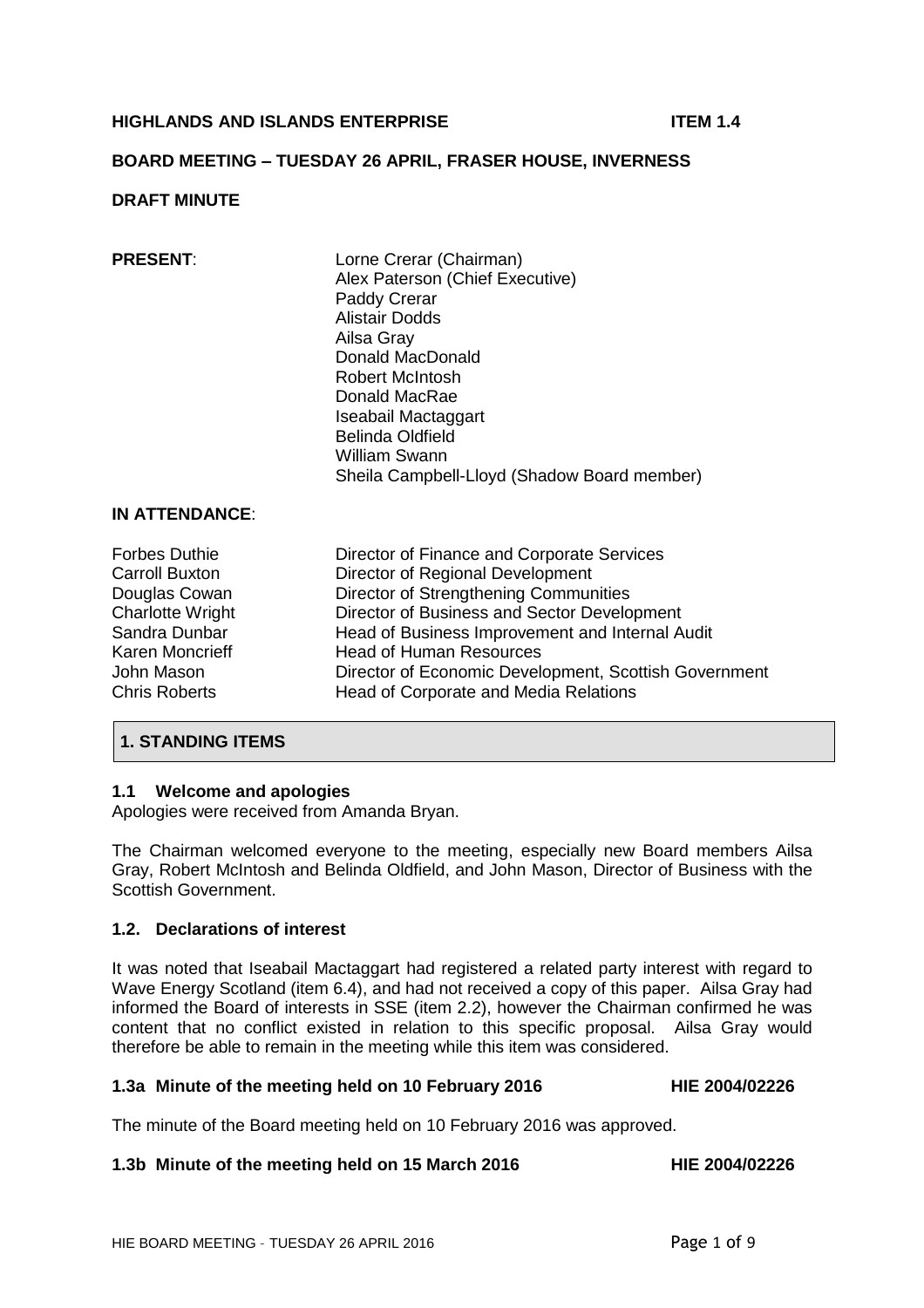The minute of the Board meeting held on 15 March 2016 will be augmented to include references to points raised and discussed by Board members.

### **1.4 Matters arising**

There were no matters arising that were not covered elsewhere on the agenda.

# **2. UPDATES**

#### **2.1 Chairman's and Chief Executive's updates HIE 2004/02226**

The Chief Executive informed the Board that arrangements were progressing well for HIE staff currently based in Inverness and Dingwall to relocate to new shared premises, An Lòchran, on Inverness Campus. An Lòchran has been designed to foster collaboration and will be home to teams from several partner organisations as well as Scotland's first digital demonstration centre, called *#hellodigital*, and the UHI STEM Hub, part of the regional science academy.

Mr Paterson also noted that Inverness Campus had been shortlisted for a national award for planning, environmental quality and socio-economic wellbeing, and that the advance Life Sciences building on the campus, commissioned and owned by HIE, had won a Scottish architecture award from the British Council for Offices.

The volume of account managed businesses experiencing or anticipating significant challenges at present remained relatively high, Mr Paterson reported, reflecting economic conditions across the country. HIE was actively monitoring and assisting a large number of account managed clients in all parts of the Highlands and Islands, and was alert to the prospect of the social enterprise sector facing widespread challenges as local authority budget reductions are implemented.

There was excellent news from Argyll, where HIE and SSE, as joint owners of Wind Towers (Scotland) Ltd, had secured a successful sale of the company to international market leader CS Wind. The South Korean company planned to invest in new international market opportunities that would significantly expand the skilled local workforce and help sustain economic growth around Campbeltown and the Kintyre peninsula.

Positive discussions had continued with SSE over the energy company's plans to site the Outer Hebrides islands interconnector and associated infrastructure on two plots developed by HIE at Arnish Business Park. A planning application from SSE to Comhairle nan Eilean Siar had addressed HIE's concerns over the potential 'sterilisation' of development opportunities, and HIE would be submitting its own comments to the Comhairle, with the aim of securing satisfactory conditions attached to planning consent.

The most recent meeting of the Convention of the Highlands and Islands, held in Stornoway on 7 March, had covered a range of topics relevant to HIE and its partners, including the recognised need to improve mobile connectivity; plans for the future growth of the University of the Highlands and Islands, and tackling fuel poverty in the region.

#### *[Item removed as disclosure at this time could harm the effective conduct of public affairs.]*

It was noted that HIE had been named one of Scotland's top employers for family friendly working, winning the award for large public sector organisation, and had become accredited as a Living Wage Employer.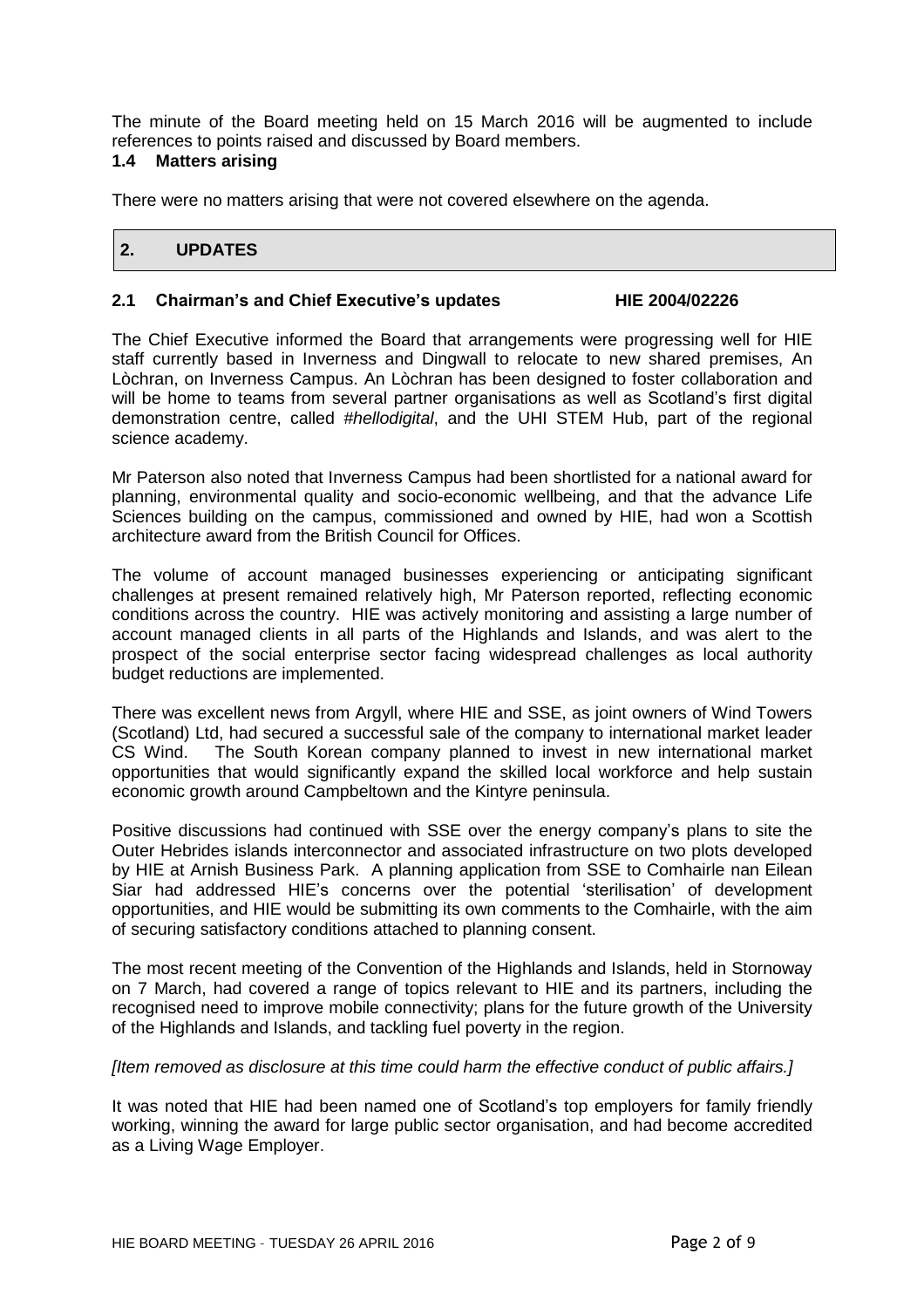Professor Crerar reported that he had been a member of the interview panel to appoint a successor to the present Scottish Government Director General for Enterprise, Environment and Innovation.

The Chairman had visited Machrihanish to join SSE and the new owners of Wind Towers (Scotland) Ltd, South Korean renewable energy company CS Wind Ltd, at a launch ceremony. HIE had already formed an excellent relationship with the new owners, who plan to invest significantly, grow the local workforce and expand further into international markets for both onshore and offshore wind.

The Chairman invited the Director of Business and Sector Development to update the Board on the current strategic review being carried out by Rio Tinto Alcan on its Fort William operations. The Director reported that HIE was working closely with the Scottish Government and Scottish Development International to explore and develop options to maintain operations at the Lochaber plant.

William Swann requested that the Board receive an update at a future meeting on the current situation and prospects for the Cromarty Firth Port Authority and the Nigg Energy Park operated by Global Energy.

# **2.2 Wind Towers (Scotland) Ltd / CS Wind**

The Director of Business and Sector Development presented a paper to inform the Board of the successful conclusion of negotiations to transfer ownership of Wind Towers (Scotland) Ltd from HIE and SSE to CS Wind, a global leader in renewable energy manufacturing.

The resulting deal would: lever in up to £14.5m of private investment from CS Wind and up to £3m from SSE; extend the company's sub-lease from HIE from 2030 to 2051 (with an option to break at 20 years); enable the business to expand into new international onshore and offshore markets; safeguard more than 130 high quality jobs in rural Argyll, and create 70 more. HIE had commissioned an independent third party review from EY to ensure that the agency's approach implemented the market economy investor principle (MEIP) and complied with State Aid regulations.

*[Paragraph removed as disclosure at this time could harm the effective conduct of public affairs.]*

Board members expressed their appreciation to HIE staff for their hard work to achieve an excellent outcome that would deliver significant direct benefits and create further opportunities to drive local economic growth over many years.

# **2.3 Update from Scottish Government**

The Chairman invited John Mason, Director of Economic Development, Scottish Government, to address the Board. Mr Mason, who would be retiring shortly, observed that the Highlands and Islands economy had made significant progress in recent years, and that HIE was widely regarded as an effective and efficient agency which had delivered substantial benefits from a series of successful projects and programmes.

In the present, challenging economic climate, it was vital to continue to pursue the business growth agenda, supporting existing and new companies with growth potential to scale up and achieve economic impacts through investment, innovation, internationalisation and inclusive growth. In a period when public spending would continue to be constrained, HIE's success in identifying and benefiting from alternative sources of income would need to be sustained and developed further. It would continue to be important to nurture strong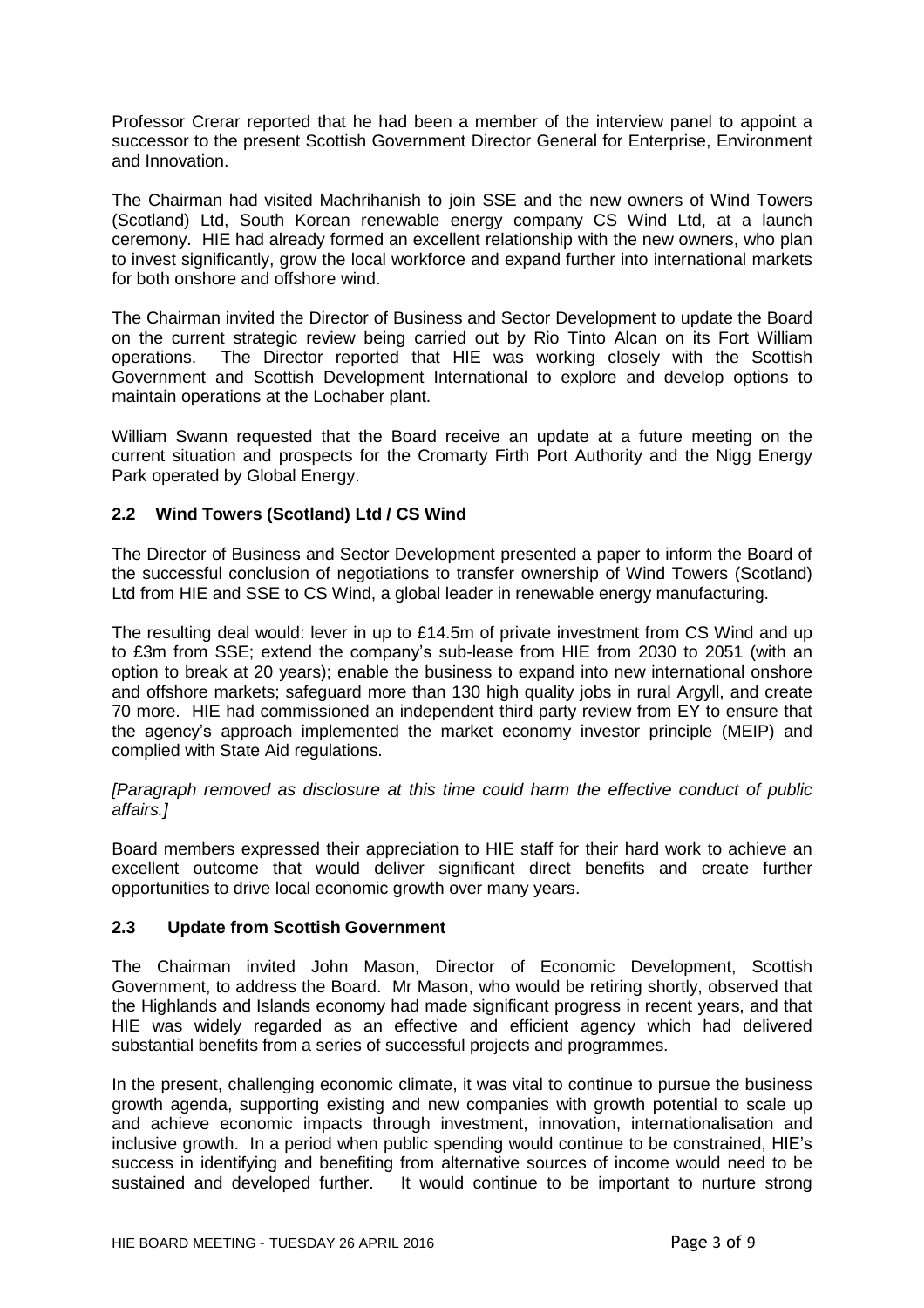relationships with government ministers and officials to ensure strong levels of awareness and understating of the particular challenges and opportunities of the Highlands and Islands among policy makers.

The Chairman thanked Mr Mason and offered the sincere gratitude of all HIE Board members for his support and guidance over several years, including regular attendance at Board meetings.

# **3. RESOURCES AND GOVERNANCE**

### **3.1 Financial Statement to 31 March 2016 HIE 2009/00611**

The Director of Finance and Corporate Services presented the Financial Statement summarising HIE's overall financial position for the twelve months from 1 April 2015 to 31 March 2016, and including a financial statement for Wave Energy Scotland (WES). The report, subject to final audit by Audit Scotland, showed that HIE had achieved a balanced financial position for the year, with a total spend, including WES and BDUK broadband funding, of £113.65m. Grant-in-aid (GIA) of £60.95m had been drawn down in full, as had an additional £7.2m GIA for WES. Management and administration costs (Block B) was within budget at £14.5m, and HIE's minimum capital spend target of £30.1m had been delivered in full. Cash in hand at the year-end was effectively nil and the target of £3.1m Strategic Forum Savings had been achieved.

Alistair Dodds raised a question concerning the budget for European projects for which HIE was the Strategic Delivery Body (SDB), noting that this had reduced from £5m at the start of the year to £2.57m at the end. The Director explained that delays affecting the introduction of new EU programmes had been a factor, and noted that this figure represented match funding and would always vary during the course of the year as draw down was dependent on eligible projects being brought forward.

The Board welcomed the financial statement, and expressed their appreciation to the Director and his team for achieving a balanced result in a challenging year.

# **3.2 End-year review 2015/16 HIEA 2013/00841**

# *Alastair Nicolson joined the meeting.*

The Head of Planning and Partnerships presented the end-year review, describing HIE's performance during 2015/16, which had marked the fiftieth anniversary of the founding of HIE's forerunner, the Highlands and Islands Development Board. As context, it was noted that, in 2014, Scotland's economy had returned to 2008 levels and had since grown by 3%. Economic activity and employment levels were high, and claimant count unemployment low, particularly in the Highlands and Islands. Challenges included business productivity levels and start-up rates, the high value of sterling in the early part of the year, and the continuing low international price of oil affecting the energy sector.

All HIE performance measures agreed with the Scottish Government had been met or exceeded. These included creating or retaining 855 full-time equivalent (FTE) jobs, 124 of which were in fragile areas. Businesses supported by HIE in 2015/16 were forecast to increase turnover by £140.2m and international sales by £90.3m over three years. Over the same period, turnover in the social economy was expected to grow by almost £4m due to HIE interventions, with £1.8m generated by community-owned assets. During 2015/16, 42 new or improved services and income generating assets had been delivered by HIEassisted communities.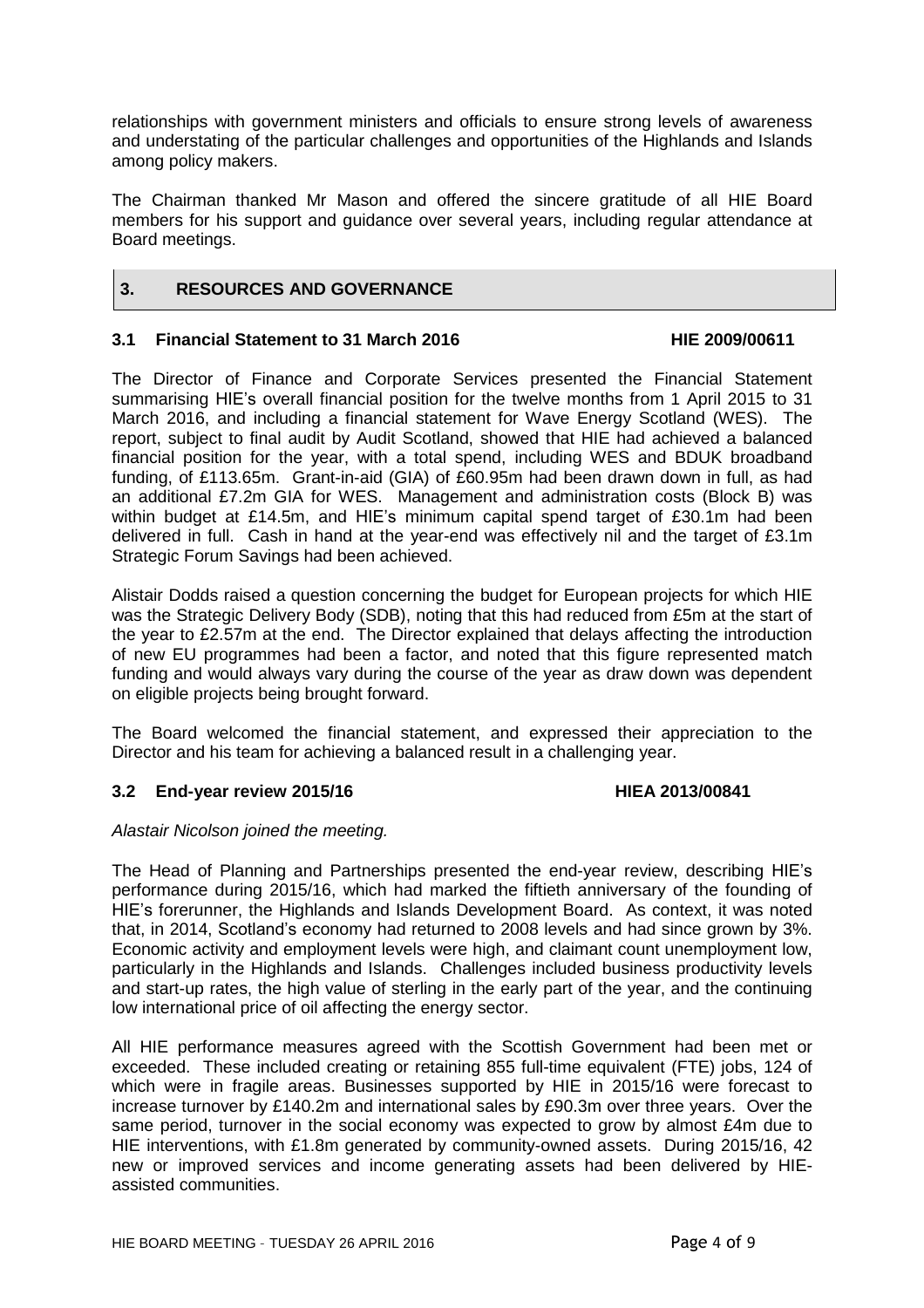Over 200 businesses had been supported to develop international market activity, 127 businesses had benefited from HIE's innovation service, and the ScotGrad programme had made 52 graduate placements. New HIE programmes to develop entrepreneurialism and leadership had been developed. Inverness Campus had been officially opened by Deputy First Minister John Swinney and had become home to the city's college, part of the University of the Highlands and Islands. More than 122,000 premises had gained access to superfast broadband, and the first Community Broadband Scotland aggregated project, GigaPlus in Argyll, had been awarded over £1m to reach 1,400 premises which could not be served by fibre broadband. Six inward investments, including CS Wind at Machrihanish, had been attracted to the region, HIE subsidiary Wave Energy Scotland had awarded £8.5m to 35 research and development projects across the country, and £10m of infrastructure works have been completed for the Lochboisdale Port of Entry project to regenerate the fragile area of South Uist.

Discussion drew out a range of issues, including the challenge of evaluating the wider impact of the fall in the global oil price on communities with large numbers of offshore workers, as well as those that are home to oil and gas businesses. While the Board recognised HIE's success in achieving every performance measure, it was also acknowledged that 2016/17 was expected to prove more difficult. The Chairman said he would send a message of congratulation to HIE staff, and thanked the Head of Planning and Partnerships for his presentation.

*Alastair Nicolson left the meeting.*

# **3.3 Risk Register HIE 2014/00216**

The Head of Business Improvement and Internal Audit presented HIE's Corporate Risk Register, which had been updated in March 2016. This showed that a total of 19 corporate risks (15 strategic and 4 tactical) had been identified and were being treated by HIE staff.

It was noted that a new risk had been added on constitutional and economic uncertainty around the upcoming EU referendum, due to take place on 23 June 2016. Members questioned the removal of a risk concerning the need for strategic leadership to respond challenges in Argyll, and were reassured that, while area challenges undoubtedly remained in place, the specific risk had been addressed through partnership working and the creation of a new senior post in HIE's area team. It was also clarified that, although a specific tactical risk relating to State Aid conditions having the potential to delay mainstream broadband rollout had been removed, a strategic broadband rollout risk remained in place. Following discussion on current concerns regarding both air connectivity and ferry services, it was agreed that a newly defined risk relating to transport issues should be developed for future inclusion in the register.

# **3.4 Draft Risk and Assurance Committee minute: 29 March 2016 HIE 2004/02226**

The Board welcomed the draft minute of the most recent meeting of HIE's Risk and Assurance Committee, held on 29 March 2016. These minutes are routinely presented to the Board in draft form in order to raise awareness of any emerging issues, prior to them being submitted to the Risk and Assurance Committee for formal approval.

Alistair Dodds, who has been appointed Committee Chair following the conclusion of Steve Thomson's service as a Board member, introduced the minute, highlighting papers and discussions which had taken place on Wave Energy Scotland governance, election guidance, policies on gifts and fraud, process improvements, and the requirement for the effectiveness of HIE's internal audit function to be independently assessed.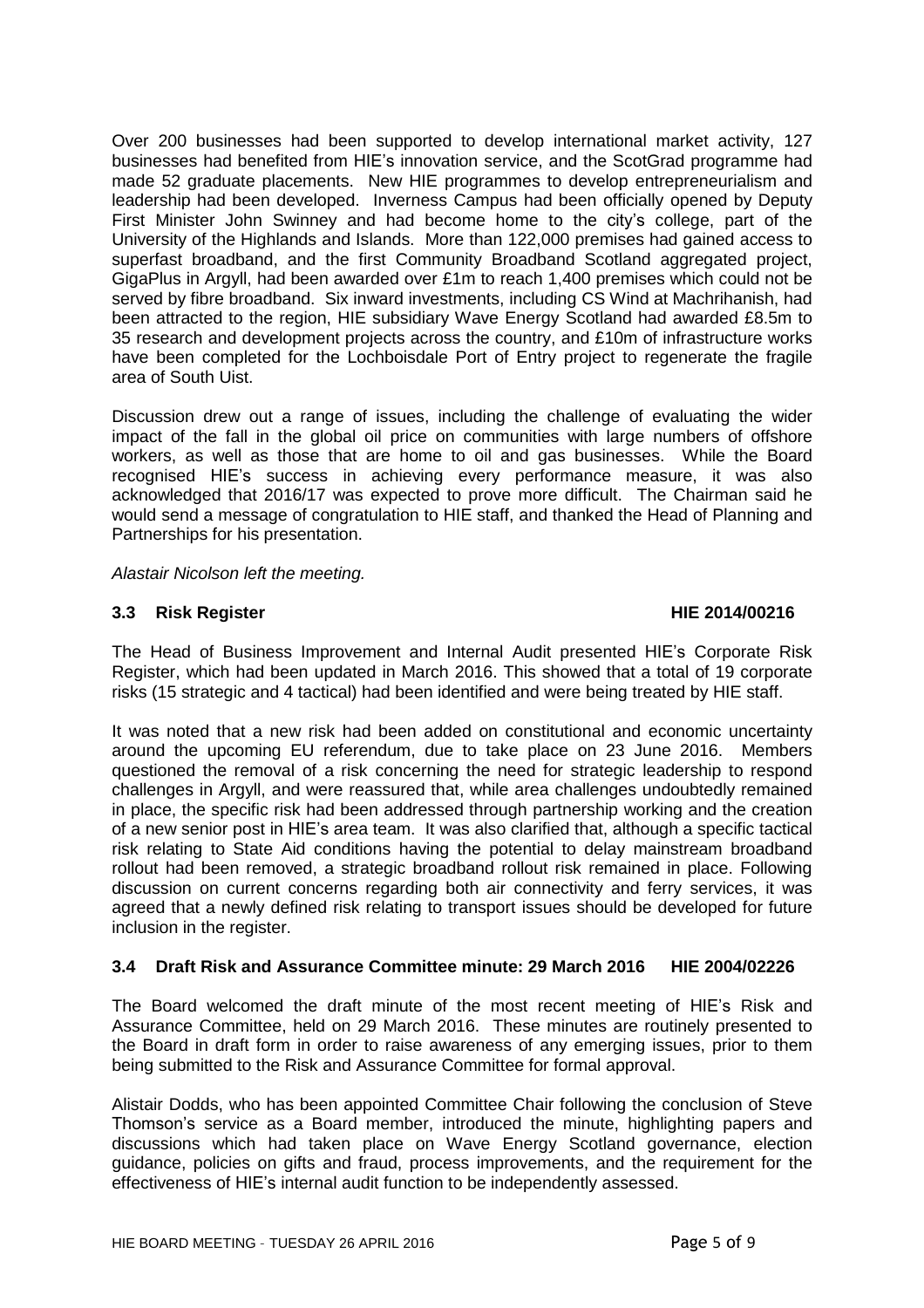The Head of Business Improvement and Internal Audit also updated members on the progress of Audit Scotland's current review of the role of Scotland's two enterprise agencies in economic growth. HIE was participating actively in assisting Audit Scotland to amass and evaluate evidence on three topics in particular: Inverness Campus, the Energy sector, and Harris Tweed. A draft report was expected to be shared in May, with publication scheduled for the summer.

# **3.5 Budgets 2016/17**

The Director of Finance and Corporate Services presented a paper setting out HIE's proposed allocation of budgets for 2016/17 across the organisation, together with key risks to be managed. Indicative budgets for 2017/18 and 2018/19 were also included, but for illustrative purposes only, as these would be dependent on the outcome of a planned national spending review following the Scottish Parliament election in May.

HIE's anticipated operating budget for 2016/17 would be £81.17m. This included Scottish Government baseline grant-in-aid funding of £56.2m (a reduction of £2.8m from the previous year), as well as non-cash funding, European funds and anticipated capital and revenue income. However, it excluded separate, ring-fenced funding which would be received for fibre broadband rollout, Community Broadband Scotland, Scottish Land Fund and Wave Energy Scotland. Given the reduction in GIA, and strong commitment levels for regionally significant investments and top slice projects, it was judged appropriate to reduce discretionary budgets by 7% across the organisation, although it was noted that the system had been designed to be flexible, enabling internal budgets to be reviewed and amended through the year to reflect changing conditions which might affect planned initiatives, and to address urgent or emerging priority issues. Opportunities to attract further income would continue to be pursued.

The budget allocation for 2016/17 was approved.

# **3.6 Property factoring and consultancy 2016/17 HMS 9355479**

The Director of Regional Development presented a paper recommending HIE cash funding totalling £4,272,500 gross (£1,935,157 net following recoveries) to enable the Property and Infrastructure team to commission property factoring and associated consultancy in 2016/17. These costs are part of the HIE business support cost budget. HIE maintains a fairly complex commercial property portfolio, with an asset value of just under £43m. It currently comprises 79 industrial and 41 office premises, 90 development plots, 12 plots that are sublet, and 15 properties classed as miscellaneous, ranging from Cairngorm mountain and Orbost estate (Skye) to the Centre for Health Science and Inverness Campus. A property managing agent, appointed following competitive tender, would continue to provide an allencompassing service and be closely managed by the Property and Infrastructure team.

The property factoring and consultancy budget 2016/17 was approved.

# **3.7 Updated delegated authorities HIEA 2016/00307**

The Head of Business Improvement and Internal Audit presented a paper setting out revised delegated levels of authority applicable to funding decisions made by HIE and subsidiary companies. The Board noted that changes had been made to reflect a number of factors, including HIE's new Framework Agreement with the Scottish Government, and that Board approval was requested to extend the list of authorised signatories to include both of HIE's in-house solicitors. In discussion, it was noted that the changes did not significantly affect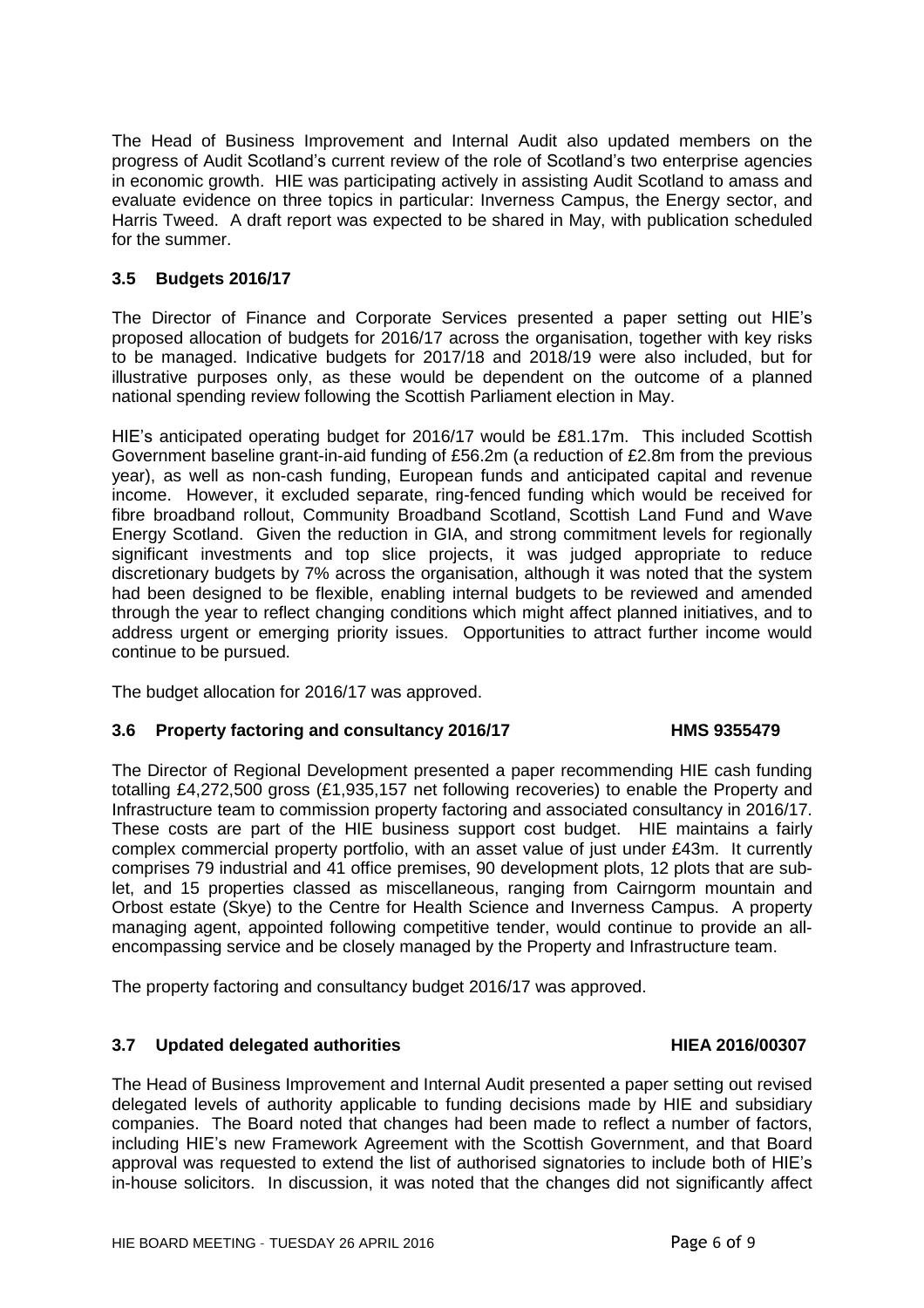funding levels, and that there had been no issues relating to delegated authority levels that had raised concerns in recent years. The update was welcomed, and the request to extend the list of authorised signatories was approved.

# **4. INVESTMENT PROPOSALS**

# **4.1 Sale of Plot 7 North, Inverness Campus, to Cityheart HIE 2009/00250**

The Director of Regional Development presented a recommendation to sell Plot 7 North at Inverness Campus, extending to 1.17 acres, to Cityheart Ltd for the market value sum of £350,000 plus VAT. Cityheart is a specialist provider of student accommodation, which was working with UHI and intended to two three-storey residences, providing rooms for 150 students on the plot, to be ready for occupancy by August 2017. Although the university had previously indicated a desire to locate these residences in Inverness city centre, to date it had not proven possible to acquire a suitable site within budget. The sale would leave a 10m wide strip of land along the width of the plot in HIE's ownership, and it was suggested that this could be used to create additional car parking or to extend a proposed cycle track, along with opportunities to install public art. HIE had previously sold the adjacent Plot 7 South to Cityheart for the same purpose and the residential units under construction there were on course to be occupied by August 2016.

The proposed sale would be conditional on factors including Cityheart board approval and confirmation of funding; HIE approval of Cityheart's final design and specification, and detailed planning consent being obtained from The Highland Council. It was also noted that Plot 7 North would require access to the main Campus road network, and that this could be incorporated within plans for the proposed North Bridge, to which HIE was already committed as a planning condition. Further work would be undertaken to explore this option, as well as work to extend stone dyking by 150m or so along the frontage of Plot 7. These elements would be costed and considered for approval by HIE's Leadership Team.

Paddy Crerar asked whether UHI still intended to establish student accommodation in the centre of Inverness, as well as at the Campus, as had been their original intention. The Director confirmed this was the case. The Board approved the sale of Plot 7 North to Cityheart as recommended, and noted the associated additional infrastructure costs.

# **5. DISCUSSION PAPERS**

# **5.1 Skills and training needs across the region, including HIE's role**

The Director of Regional Development presented a discussion paper on skills and training needs across the Highlands and Islands which the Board had requested following its meeting in Lochaber in February and discussions with local business leaders. The paper described the skills context at national, regional and local levels and considered priority areas for HIE to take forward in support of operating plan delivery. Both at the agency's own hand and in partnership with others, it recommended: continuing to promote the youth employment agenda to create the conditions for a region for young people; influencing the evidence base for skills supply, demand and provision; producing a regional talent strategy; ensuring alignment and integration of HIE's account management system with skills; engaging with national sector skills investment plans; supporting workplace innovation, and assessing community capacity building needs.

In discussion, questions focused on the respective roles of HIE and other partners, including Skills Development Scotland. It was observed that HIE could achieve significant impact in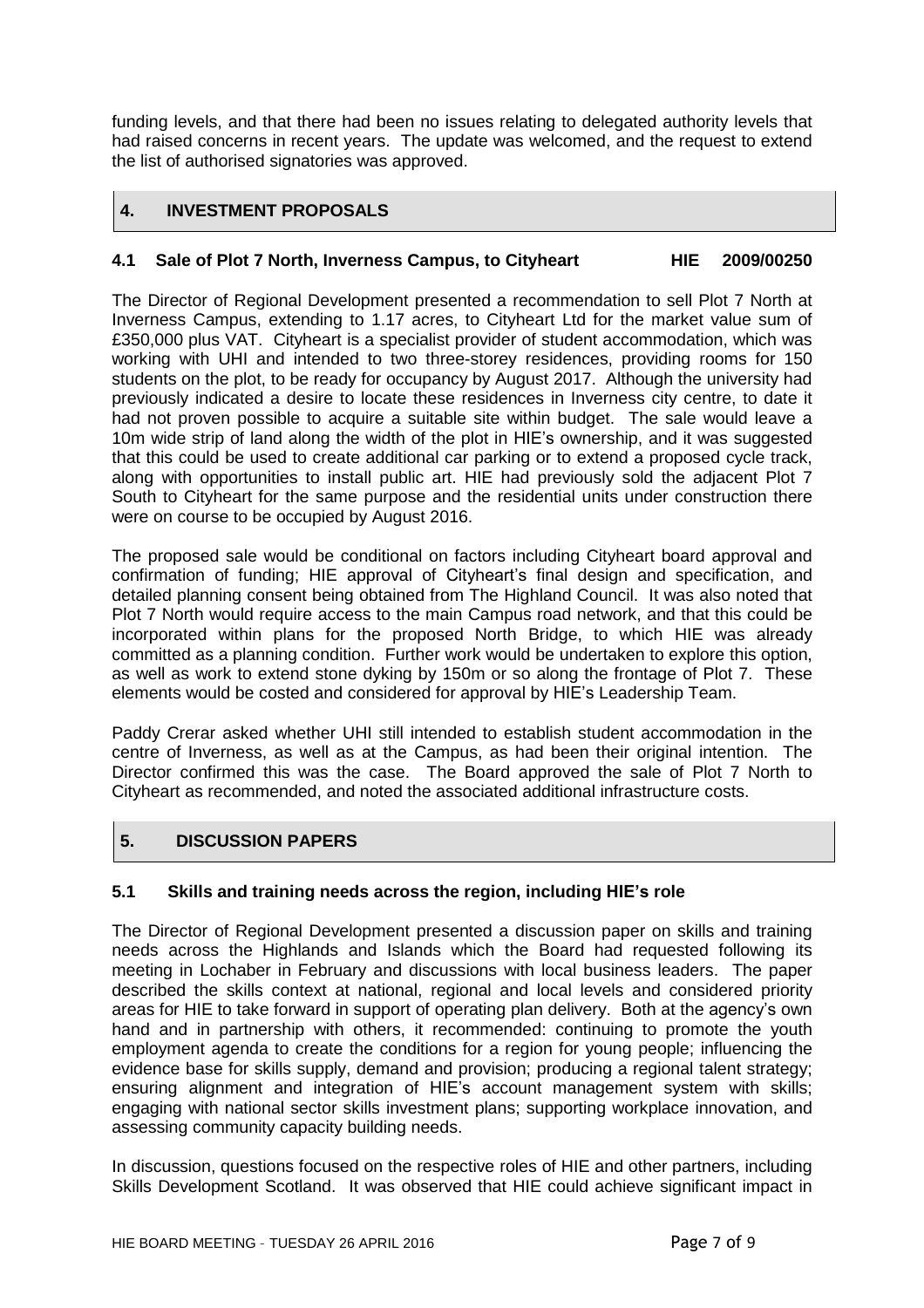gathering evidence on skills gaps and training needs from the business community, particularly account managed companies, and identifying opportunities for these to be addressed. HIE's role in supporting innovation and entrepreneurship was acknowledged, along with the delivery of bespoke workforce development initiatives and a new, expanded range of leadership development programmes.

The Board welcomed the opportunity for discussion and noted that the paper would be developed into a new HIE skills development strategy.

# **6. PAPERS FOR INFORMATION**

# **6.1 HIElights**

The latest issue of HIE's e-newsletter, HIElights, was tabled for Board members, and will be published online and distributed following the Scottish Parliament election in May.

### **6.2 Economic Briefing: April 2016**

The latest economic briefing, summarising the health of the regional economy, was noted.

### **6.3 Operating Plan 2016/19**

The Board welcomed HIE's latest three-year Operating Plan, which had been published online in March and would be distributed in hard copy following the Scottish Parliament election in May.

# **6.4 Wave Energy Scotland strategy**

The Wave Energy Scotland strategy, which had been discussed by the Board in February, had been finalised and was presented for information. Iseabail Mactaggart did not receive this paper, owing to a declared third party interest.

#### **6.5 Inverness City Deal**

Board members received a paper providing an update on developing plans to implement the Inverness city region deal, backed by funding from UK, Scottish and local government, which aims to drive population and economic growth over a 10-year period. It was noted that HIE was expected to play a major role in several specific elements of the deal, including the Northern Innovation Hub, the Digital Broadband initiative, and Science Skills Academy, as well as contributing to the development of others including road and air transport initiatives. The Board agreed that it would be important to ensure the benefits of this new funding were realised across the wider Highland region, beyond the Inner Moray Firth.

#### **6.6 Implications arising from changes to the calculation of GVA**

The Board welcomed a paper from HIE's Planning and Partnerships team, analysing the regional impact of changes to the calculation of Gross Value Added (GVA) and its implications for HIE and partners. The removal of the 'Highlands and Islands adjustment' meant that the region was no longer the part of Scotland with the lowest GVA per capita, reducing the likelihood of it being eligible for widespread special support from the EU in future (although some areas could still qualify). In discussion the Board suggested that HIE set up a working group to consider how best to respond to this challenge, and Donald MacRae offered to participate in this exercise.

#### **6.7 Write-off cases**

Four write-off cases were noted, including two for which HIE had gained consent from the Scottish Government to write off grant obligation. The two cases for which Scottish Government approval had not yet been granted related to Gigha Halibut and New Park Highland Ltd. In discussion, the Board highlighted in particular the ambitious initiative to farm halibut on the island of Gigha, noting that the technical difficulties of raising halibut to